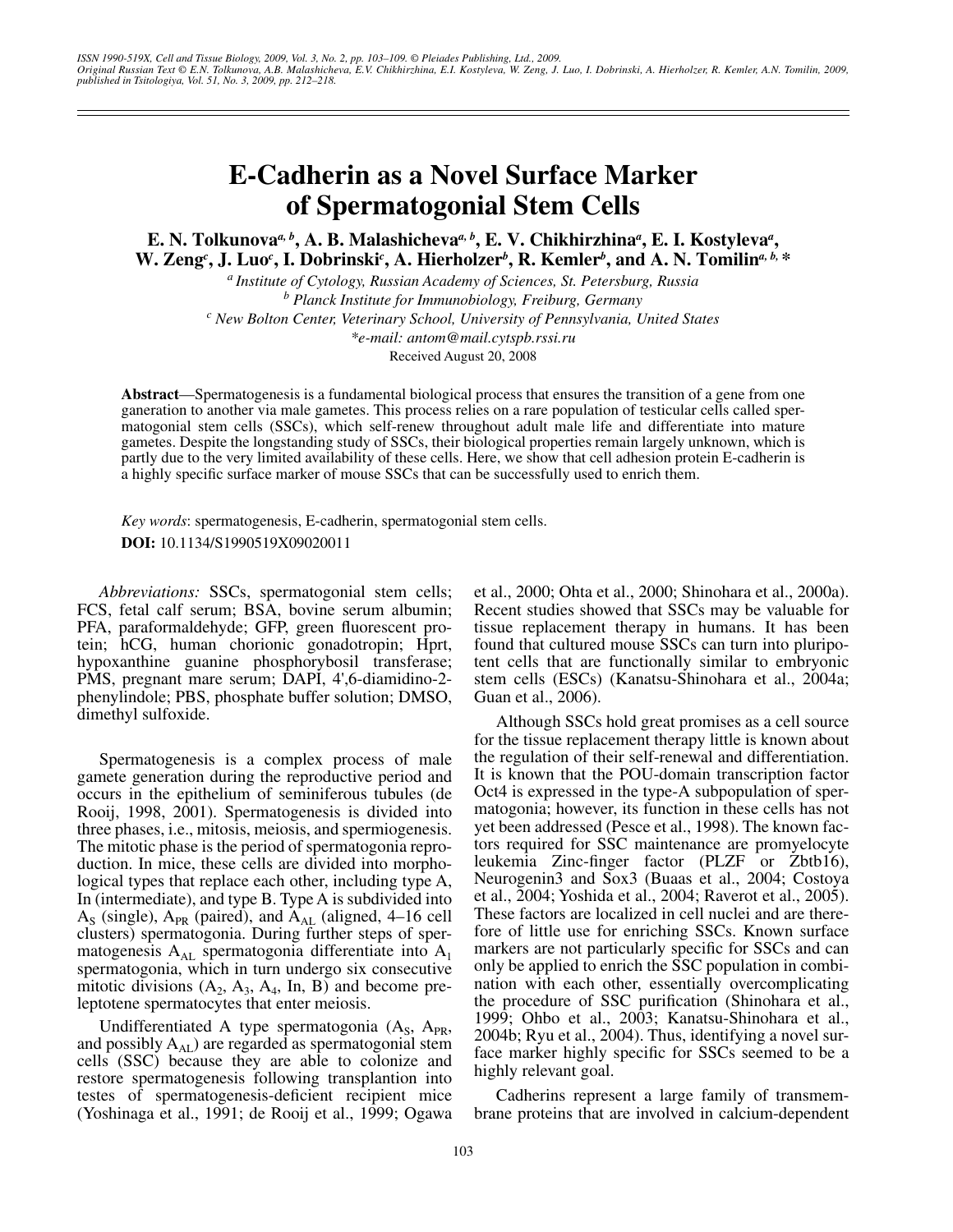homotypic cell interactions, as well as implicated in embryogenesis, morphogenesis, and malignant transformation. Cadherin extracellular domains ensure intercellular adhesion, whereas their intracellular domains are linked with the cytoskeleton by catenins, APC, and p120 proteins (Takeichi, 1995; Yap, 1998; Nollet et al., 2000; Stemmler, 2008). E-cadherin (also called Cdh1 or uvomorulin) is a key member of the family required for the development of trophectoderm, the earliest epithelium in mammalian embryogenesis (Larue et al., 1994). Later in development, its expression is observed in basically all epithelial tissues, including the epiblast and skin and intestinal epithelium (Stemmler, 2008). Furthermore, E-cadherin is essential for gametogenesis, a process that has been examined in the most detail in Drosophila. DE-cadherin is involved in oocyte stem cells anchored in niches formed by so-called cap cells. The loss of DEcadherin completely inhibits Drosophila oogenesis (Song et al., 2002). Furthermore, the level of DE-cadherin expression on oocyte stem cells directly correlates to their capacity to occupy a niche and, correspondingly, to retain stem cell properties (Jin et al., 2008).

DE-cadherin fulfils similar function of SSC anchoring also in drosophila testes. It has been shown that it is necessary to adjust stem cell division perpendicularly to the plane of the stem and hub cell contact to ensure asymmetric maternal cell division. Therefore, one daughter cell remains a stem cell and is retained in the niche, while the other one is displaced and is committed to differentiate into a mature gamete (Yamashita et al., 2003).

Mouse E-cadherin is involved in the determination and migration of primordial germ cells (PGCs), as well in the gonad formation, which supports PGS contacts (Bendel-Stenzel et al., 2000; Di Carlo and De Felici, 2000; Okamura et al., 2003). The data on E-cadherin expression in adult testes are rather controversial; some investigators failed to detect it in testes at all (Byers et al., 1994), whereas others found it in nearly all testicular cells (Andersson et al., 1994). Most likely, this discrepancy originated from the poor quality of antibodies used in each study.

In this work, we used highly specific antibodies against mouse E-cadherin and demonstrated that the protein is expressed specifically in SSCs of adult mice. We confirmed the conclusion by showing that E-cadherin-enriched germ cells can successfully colonize recipient testes.

## MATERIALS AND METHODS

*E-cadherin+-cell enrichment and transplantation.* In our experiments, PBS buffer contained  $Ca^{2+}$  and  $Mg^{2+}$  to prevent extracellular E-cadherin domain loss from the cell surface. A single cell suspension from 6– 8-week-old mice testes was obtained according to the method described (Ogawa et al., 1997). Testes were isolated free of tunica albuginea. Released seminiferous tubules were incubated in ten volumes of PBS containing 10 mg/ml collagenase type IV (Sigma, United States) at 37°C for 15 min (complete tubule dissociation). The suspension was washed two to four times with 10 volumes of PBS by centrifugation  $(5 \text{ min},$ 1500 rpm), resuspended in 0.25% trypsin with 1 mM EDTA, and incubated at 37°C for 5 min. Trypsin was inactivated with 10% FCS in PBS. Further manipulations were performed on ice. Cells were counted and resuspended in the same buffer to a final density of  $10 \times 10^6$  cells/ml. Cells were incubated in the blocking solution (PBS with 10% FCS) for 1 h, then incubated for 1.5 h with gentle agitation with affinity-purified rabbit polyclonal antibodies against E-cadherin (Vestweber and Kemler, 1984; Brinster and Zimmermann, 1994) diluted to 1 : 500 in blocking solution. Cells were washed several times with chilled PBS, stained for 1 h on ice with goat antibodies to rabbit IgG, and conjugated with Alexa-488 (Molecular Probes, United States). After several washings, cells were counterstained with propidium iodide and sorted by flow cytometer MoFlo (DakoCytomation). Viable cell fractions (E-cadherin+ and, as a control, E-cadherin– ) were frozen in DMEM medium containing 10% FCS and 10% DMSO. Immediately prior to transplantation, cells were thawed and their viability was determined by methylene blue staining. Cells were injected by a capillary needle into the testes of adult mice preliminarily treated with busulfan for 1 month to suppress their own spermatogenesis (Brinster and Avarbock, 1994; Brinster and Zimmermann, 1994; Brinster, 1998; Brinster et al., 2003). Two to four months after the transplantation testes were removed and fixed in 4% paraformaldehyde (PFA) and stained for galactosidase according to the routine technique.

*Immunological staining.* Mouse testes were fixed in 4% PFA at 4°C overnight, embedded into paraffin, and sectioned. Sections (7–8 μm) were dewaxed with xylenes and rehydrated. Endogenous peroxidase was blocked 10 min with 3% hydrogen peroxide in methanol. Slides with sections were boiled for 20 min in buffer containing 40 mM Tris-HCl, pH 9.0, and 1 mM EDTA and slowly cooled to the room temperature. Testes sections were blocked isn 1% BSA in PBS and stained overnight at 4°C with affinity purified rabbit antibodies to E-cadherin (Vestweber and Kemler, 1984) diluted 1 : 100 in the same buffer supplemented with 0.1% Tween-20. Sections were subsequently incubated for 1 h at room temperature with EnVision-HRP rabbit reagent (DakoCytomation) and washed again with PBS. Peroxidase was visualized using DAB substrate (Sigma, United States). For immunofluorescent staining, monoclonal antibodiy to PLZF (1 : 100, Calbiochem, United States) were used as primary antibodies and goat antibodies to rabbit IgG, conjugated with Alexa-488 (1 : 500, Molecular Probes, United States) were used as secondary. Stained sections were photo-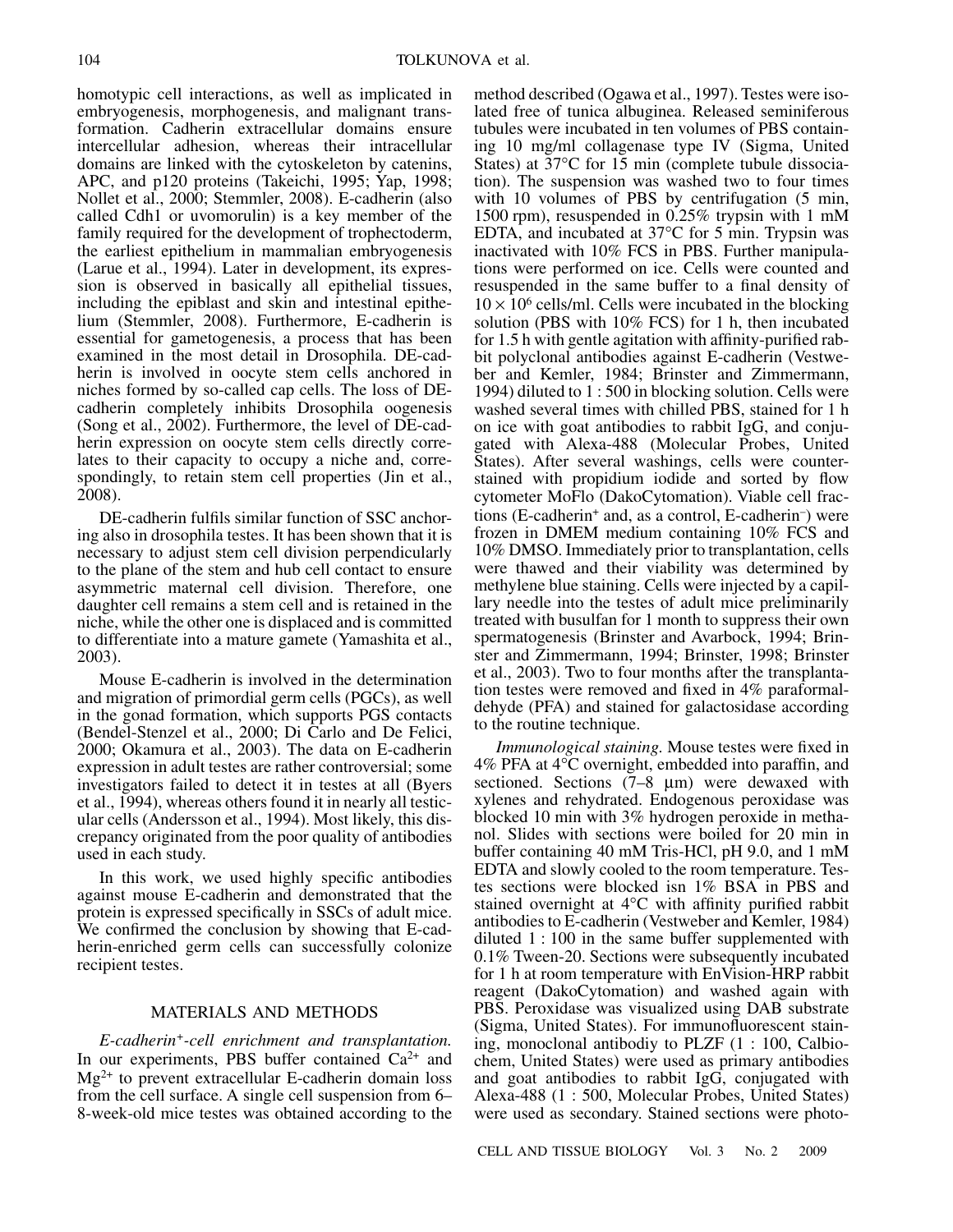

**Fig. 1.** E-cadherin expression in N57Bl6 adult mouse testes.

Immunocolometric staining of testes paraffin sections with antibodies to E-cadherin. Arrows point to spermatogonia type single  $(A<sub>S</sub>)$ or aligned  $(A_{AI})$ . Ob.:  $10 \times (a)$  or  $20 \times (b)$ .

graphed under transmitted light with Nomarski differential interference contrast; immnofluorescent antibody-labeled sections were counterstained with DAPI and examined under Zeiss Axiovert 40 microscope equipped with a fluorescence module.

### RESULTS

To clarify controversial data on E-cadherin expression in mouse adult testes we utilized affinity-purified antibodies to the extracellular domain of E-cadherin. Immunoenzyme staining of mouse adult testes sections revealed a specific pattern of signal distribution along the basal membrane that is typical for SSC. Cells expressing E-cadherin were found either as single cells or as chains on the basal membrane of testicle tubules (Fig. 1). Based on the literature data, we assumed that these cells are bona fide SSCs.

The most accurate functional proof of the presence of SSCs in testicular suspension and its quantitative evaluation is the transplantation developed by Brinster and coworkers (Brinster and Avarbock, 1994; Brinster and Zimmermann, 1994; Brinster, 1998; Brinster et al., 2003). The method is based on SSCs capacity to colonize the testes of recipient males and initiate the entire spermatogenesis process. Males of recipient mice were preliminarily treated with busulfan to reversibly suppress their own spermatogenesis. The injected cell suspension was usually derived from genetically marked donor mice (e.g., from ROSA26 mice expressing β-galactosidase), which allowed us to easily visualize donor-derived cells in recipient mice through appropriate staining. Then, 8–12 weeks after injection, i.e., after a period long enough for non-SSC donor germ cells (including A1–A4- and B-spermagonia) to differentiate and leave the testicular epithelium via the natural spermatogenesis process, colonies expressing galactosidase were counted. It is widely accepted that only SSCs can give rise to these colonies; their number enables an

quantitative estimation of the SSC enrichment in the injected cellular suspension.

To prove that transplanted cells expressing E-cadherin are true stem cells, the testicular cell suspension was preliminary enriched by flow cytometry. Figure 2a (left panel) depicts a typical size scatter of an adult testes cell suspension. According to the literature data (Shinohara et al., 2000a), the most SSC-enriched area is R1. To determine whether these cells express E-cadherin, we analyzed R1 population and found that about 4% of cells from this area expressed E-cadherin (Fig. 2a, right panel, population R3). It is notable that the number of E-cadherin<sup>+</sup> cells increased to 38% when cryptorchid mice were used as a source of testicular cells (Fig. 2b), which is in a good agreement with the data reported elsewhere (Shinohara et al., 2000a). The R3 area represents the rather uniform population of small, round cells and, as expected, consisted primarily of E-cadherin+ cells (Fig. 2c).

R2 and R3 fraction cells were frozen and stored in liquid nitrogen or on dry ice. Cells were thawed immediately before injection into busulfan-treated recipient male testes. Viability of thawed cells was rather low (about 1–2%). Nevertheless, 1600 viable cells from fraction  $R3$  (E-cadherin<sup>+</sup>) grafted into the recipient testes produced 5 gal+ colonies (Fig. 2d), i.e. 1 colony per 300 injected cells, which is about twice as efficient compared to the standard multistep Thy-1 antibodybased procedure (Kubota et al., 2003). In contrast, more than 10<sup>4</sup> viable cells of the R2 fraction injected into the recipient mouse produced no gal+-colonies. Thus, our results demonstrate that the R3 fraction is substantially enriched with SSCs; therefore, E-cadherin does in fact represent a novel surface marker that can be applied to sort cells. However, further work is required to improve cell viability during freezing.

It was reported that SSCs express the transcriptional repressor PLZF, which is necessary for their maintenance (Buaas et al., 2004; Costoya et al., 2004). We per-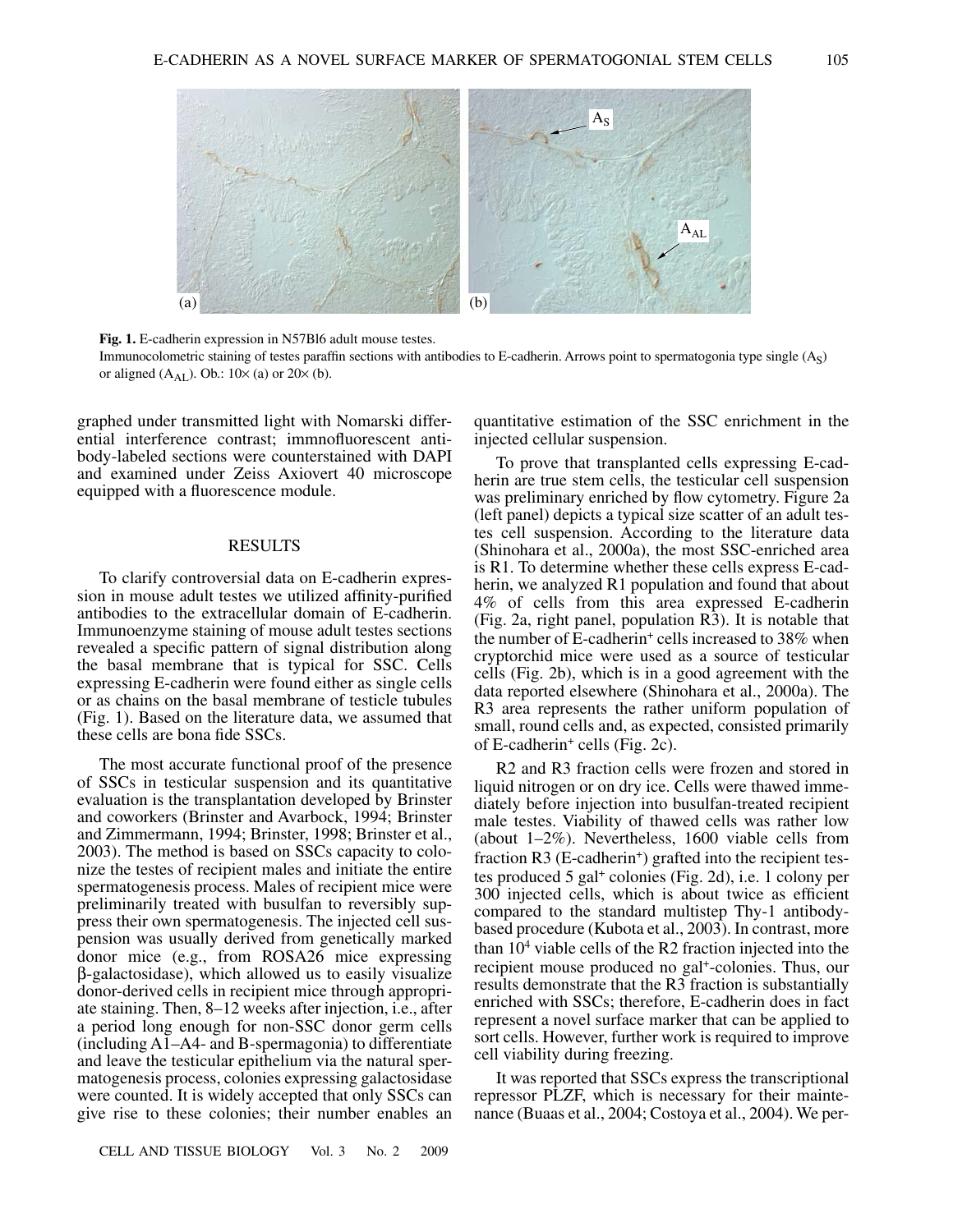

#### **Fig. 2.** E-cadherin<sup>+</sup>-cell sorting and transplantation.

(a, left panel) single cell suspension of adult mouse testicular cells stained with propidium iodide and antibodies to E-cadherin protein was sorted by the cell size; FSC–forward scattering; SSC-side scattering; (a, right panel) R1 fraction enriched with SSCs (Shinohara et al., 2000b) was further separated by flow cytometry into R3 and R2 fractions expressing E-cadherin. X axis–intensity of E-cadherin/Alexa-488 staining, relative units; Y axis–intensity of propidium iodide incorporation, relative units; (b) the same enrichment technique applied for the cell suspension derived from ROSA26 cryptorchid males; (c) fluorescence of E<sup>+</sup>-cadherin cells (fraction R3) immediately after the sorting; (d) recipient testes stained for galactosidase 2 months after transplantation  $E^+$ -cadherin cells. Arrows indicate colonies derived from single ROSA26 SSC transplanted cells.

formed double immunofluorescent labeling of mouse testes and the E-cadherin+- cell suspension and found that E-cadherin and PLZF are frequently coexpressed in the same subpopulation of testicular cells (Fig. 3). These results provide additional evidence that E-cadherin represents a novel SSC marker.

## DISCUSSION

In this study, we demonstrate that the E-cadherin protein is expressed in undifferentiated type-A spermatogonia (SSCs) in adult mouse testes. The low number of E-cadherin-expressing cells; their localization along the basal membrane as single cells or in chains of cells; the co-expression of E-cadherin with known PLZF marker; and, most critically, the ability of E-cadherin<sup>+</sup> to colonize recipient mouse testes with a high efficiency form a compelling argument that E-cadherin represents a novel SSC marker. Furthermore, our data show that this new marker is highly suitable for SSC enrichment from a testicular suspension. The new efficient approach to SSC isolation might find a range of useful applications, most notably those aimed at tissue replacement therapy (Kanatsu-Shinohara et al., 2004a; Guan et al., 2006). It should be noted that, during the preparation of this paper, similar data on E-cadherin expression in SSCs was published (Tokuda et al., 2007).

It would be highly relevant pursuit to assess E-cadherin's role in SSC self-renewal and differentiation based on the loss of function. As E-cadherin homozygous mouse embryos fail to survive beyond the blasto-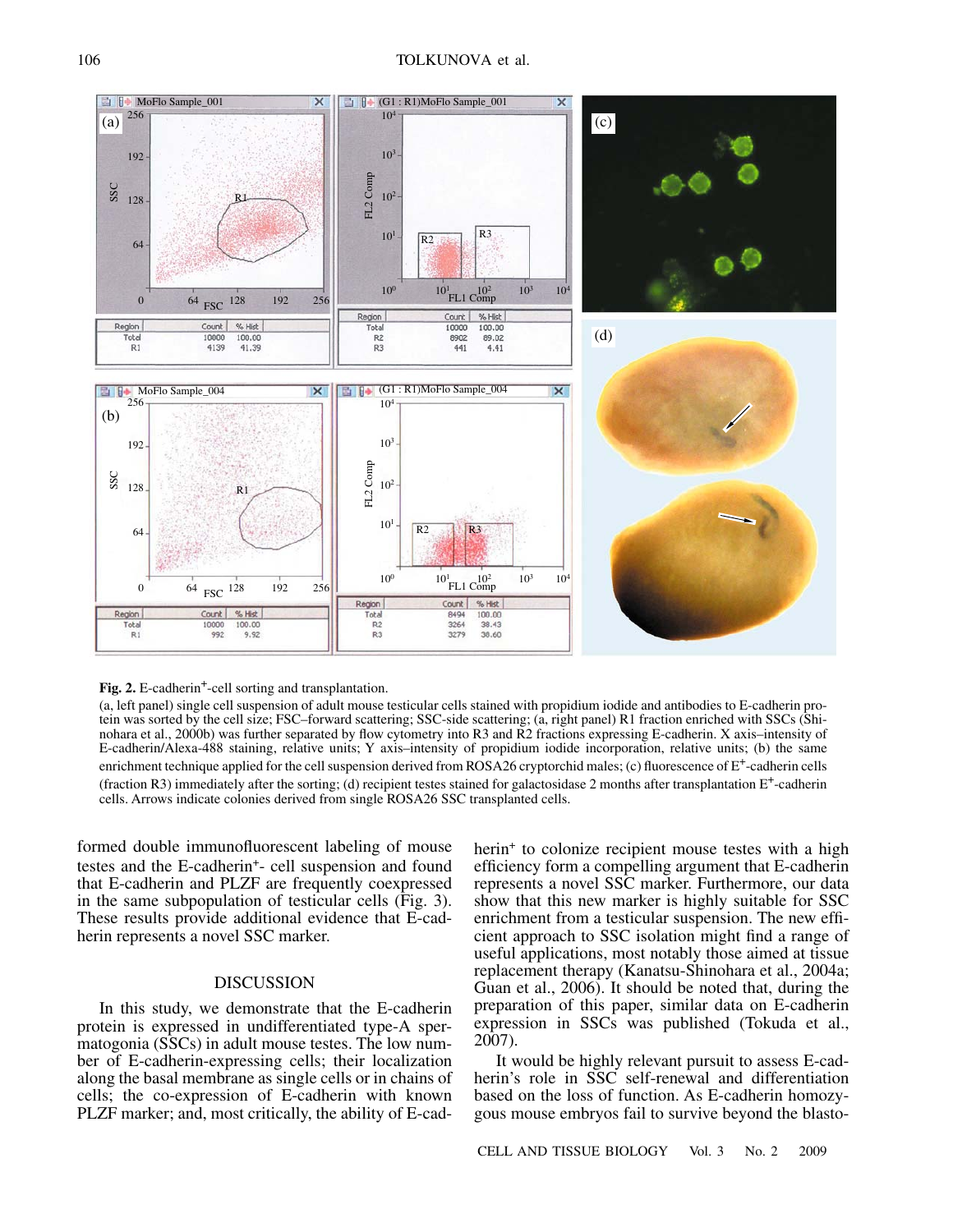

**Fig. 3.** Coexpression of E-cadherin and PLZF factor in mouse SSCs.

(a) Double immunofluorescence of adult testes paraffin sections stained with antibodies to E-cadherin (green) and PLZF (red); nuclear DNA was stained with DAPI (blue); (b) testicular E-cadherin<sup>+</sup>-cells after sorting (see, Fig. 2, fraction R3) stained with antibodies to PLZF (red); (c) negative control: testicular E-cadherin-cells after sorting (see Fig. 2, fraction R2) stained with antibodies to E-cadherin and PLZF; arrows point to spermatogonia type  $A_S$  (single) or  $A_{PR}$  (paired).

cyst stage (Larue et al., 1994), the method of conditioned knockout with a Cre/lox system should be deployed. However, because it is highly labor- and budget-consuming, we will attempt to elucidate E-cadherin function in SSC combining RNA-interference and lentivirus techniques. To this end, we have constructed lentiviruses that encode small hairpin (sh)RNAs complimentary to E-cadherin RNA. Preliminary tests showed that E-cadherin RNA and protein levels were significantly reduced in epithelial cells infected with this virus. SSC infection in vivo via viral injection in adult testes is not feasible without the temporary disruption of the blood–testicular barrier made and maintained by Sertoli cells. This barrier separates the near-basal membrane, SSC-containing, and luminal (carrying injected lentivirus) parts of the seminiferous epithelium and is not permeable for lentiviral particles (Kanatsu-Shinohara et al., 2004c). Therefore, to clarify the function of E-cadherin in SSCs it seems very important to develop a method of disrupting the barrier using chemical agents, which is currently a part of our effort.

Studying mechanisms of E-cadherin functioning in SSC is also an important pursuit. It is interesting to elucidate whether this protein is only implicated in intercellular adhesion and therefore retains SSCs in the testicular niche, or if it is also engaged in intracellular signaling. For example, E-cadherin may interact with cytoplasmic β-catenin and, therefore, may affect Wntsignaling pathway (Gavard and Mege, 2005). Furthermore, there is evidence that the interaction of E-cadherin with p120ctn protein releases the latter from the complex with the nuclear protein Kaiso (van Roy and McCrea, 2005; Daniel, 2007). Finally, E-cadherin signaling function in SSCs may be mediated through its interaction with tyrosine kinase receptors (Reshetnikova et al., 2007). To clarify how E-cadherin functions, we constructed E-cadherin proteins that contained mutations in different domains that are involved in the protein–protein interactions described above. Determining which mutant(s) is unable to fulfill the function of a wild-type protein in vivo or in cultured SSCs should help to dissect the how this protein functions in testes.

These studies should give greater insight into the how SSC self-renew differentiate and will undoubtedly be of fundamental and practical importance.

## ACKOWLEDGMENTS

The work was supported primarily by grant 07-04- 01154 and partially by grant 07-04-92281 from the Russian Foundation for Basic Research. Additionally, this study was supported by the Max Plank Society (Germany) and the program "Molecular and Cell Biology" (Russian Academy of Sciences).

#### REFERENCES

Andersson, A.M., Edvardsen, K., and Skakkebaek, N.E., Expression and Localization of N- and E-Cadherin in the Human Testis and Epididymis, *Int. J. Androl.*, 1994, vol. 17, pp. 174–180.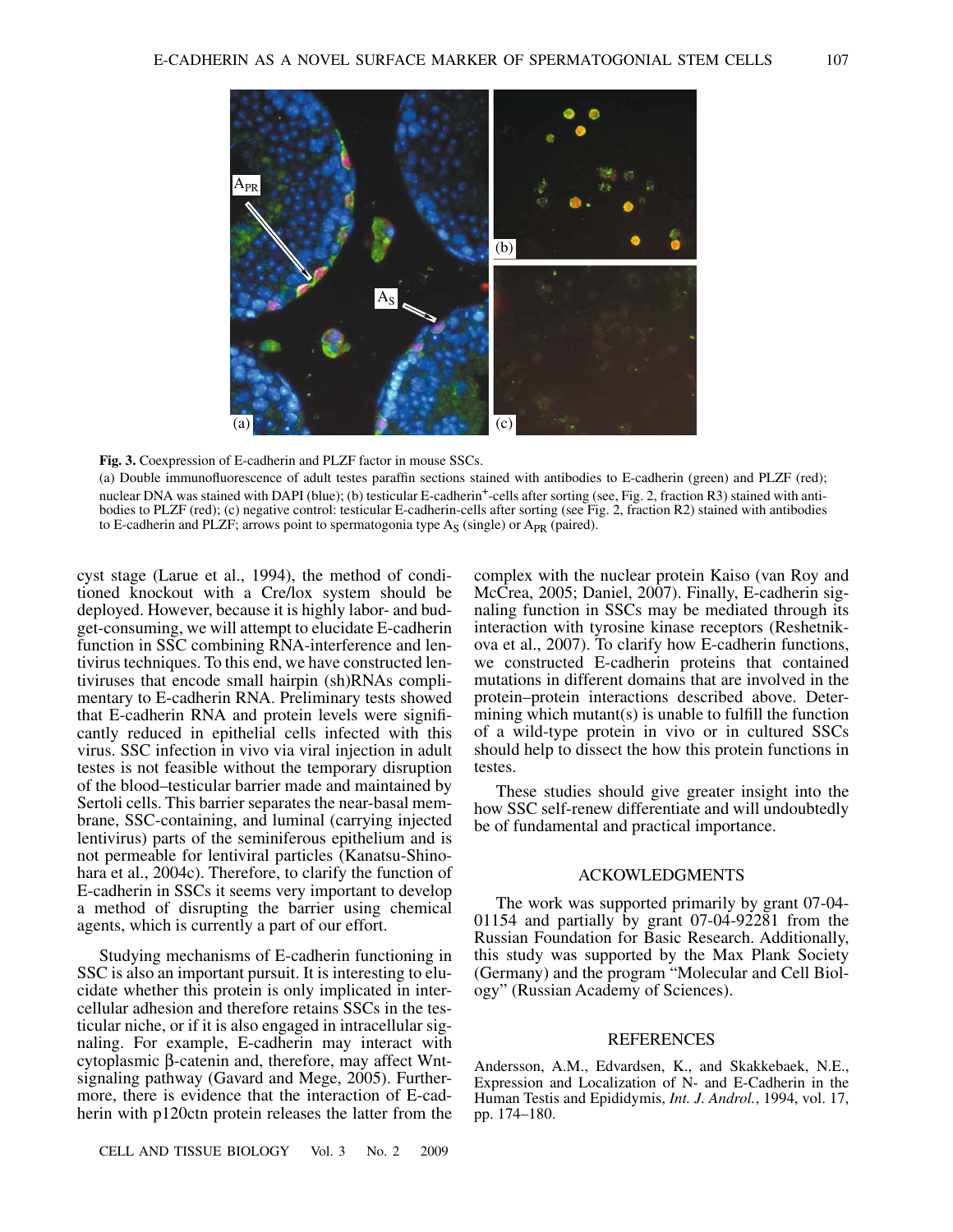Bendel-Stenzel, M.R., Gomperts, M., Anderson, R., Heasman, J., and Wylie, C., The Role of Cadherins during Primordial Germ Cell Migration and Early Gonad Formation in the Mouse, *Mech. Dev.*, 2000, vol. 69, pp. 412–420.

Brinster, R.L. and Avarbock, M.R., Germline Transmission of Donor Haplotype Following Spermatogonial Transplantation, *Proc. Natl. Acad. Sci. USA,* 1994, vol. 91, pp. 11 303– 11 307.

Brinster, C.J., Ryu, B.Y., Avarbock, M.R., Karagenc, L., Brinster, R.L., and Orwig, K.E., Restoration of Fertility by Germ Cell Transplantation Requires Effective Recipient Preparation, *Biol. Reprod.*, 2003, vol. 69, pp. 412–420.

Brinster, R.L. and Zimmermann, J.W., Spermatogenesis Following Male Germ-Cell Transplantation, *Proc. Natl. Acad. Sci. USA*, 1994, vol. 91, pp. 11 298–11 302.

Brinster, R.L., Embryo Culture, Stem Cells and Experimental Modification of the Embryonic Genome. An Interview with Professor Ralph Brinster. Interview by Juan Arechaga, *Int. J. Dev. Biol.*, 1998, vol. 42, pp. 861–878.

Buaas, F.W., Kirsh, A.L., Sharma, M., McLean, D.J., Morris, J.L., Griswold, M.D., de Rooij, D.G., and Braun, R.E., Plzf is Required in Adult Male Germ Cells for Stem Cell Self-Renewal, *Nat. Genet.*, 2004, vol. 36, pp. 647–652.

Byers, S.W., Sujarit, S., Jegou, B., Butz, S., Hoschutzky, H., Herrenknecht, K., MacCalman C., and Blaschuk, O.W., Cadherins and Cadherin-Associated Molecules in the Developing and Maturing Rat Testis, *Endocrinology*, 1994, vol. 134, pp. 630–639.

Costoya, J.A., Hobbs, R.M., Barna, M., Cattoretti, G., Manova, K., Sukhwani, M., Orwig, K.E., Wolgemuth, D.J., and Pandolfi, P.P., Essential Role of Plzf in Maintenance of Spermatogonial Stem Cells, *Nat. Genet.*, 2004, vol. 36, pp. 653–659.

Daniel, J.M., Dancing in and out of the Nucleus : p120(ctn) and the Transcription Factor Kaiso, *Biochim. Biophys. Acta*, 2007, vol. 1773, pp. 59–68.

de Rooij, D.G., Okabe, M., and Nishimune, Y., Arrest of Spermatogonial Differentiation in Jsd/Jsd, Sl17H/Sl17H, and Cryptorchid Mice, *Biol. Reprod.*, 1999, vol. 61, pp. 842– 847.

de Rooij, D.G., Proliferation and Differentiation of Spermatogonial Stem Cells, *Reproduction*, 2001, vol. 121, pp. 347–354.

de Rooij, D.G., Stem Cells in the Testis, *Int. J. Exp. Pathol.*, 1998, vol. 79, pp. 67–80.

Di Carlo, A. and De Felici, M., A Role for E-Cadherin in Mouse Primordial Germ Cell Development, *Dev. Biol.*, 2000, vol. 226, pp. 209–219.

Gavard, J. and Mege, R.M., Once Upon a Time There Was beta-Catenin in Cadherin-Mediated Signalling, *Biol. Cell.*, 2005, vol. 97, pp. 921–926.

Guan, K., Nayernia, K., Maier, L.S., Wagner, S., Dressel, R., Lee, J.H., Nolte, J., Wolf, F., Li, M., Engel, W., and Hasenfuss, G., Pluripotency of Spermatogonial Stem Cells from Adult Mouse Testis, *Nature*, 2006, vol. 440, pp. 1199–1203.

Jin, Z., Kirilly, D., Weng, C., Kawase, E., Song, X., Smith, S., Schwartz, J., and Xie, T., Differentiation-Defective Stem Cells Outcompete Normal Stem Cells for Niche Occupancy in the *Drosophila* Ovary, *Cell. Stem Cell,* 2008, vol. 2, pp. 39–49.

Kanatsu-Shinohara, M., Inoue, K., Lee, J., Yoshimoto, M., Ogonuki, N., Miki, H., Baba, S., Kato, T., Kazuki, Y., Toyokuni, S., Toyoshima, M., Niwa, O., Oshimura, M., Heike, T., Nakahata, T., Ishino, F., Ogura, A., and Shinohara, T., Generation of Pluripotent Stem Cells from Neonatal Mouse Testis, *Cell*, 2004a, vol. 119, pp. 1001–1012.

Kanatsu-Shinohara, M., Toyokuni, S., and Shinohara, T., CD9 is a Surface Marker on Mouse and Rat Male Germline Stem Cells, *Biol. Reprod.*, 2004b, vol. 70, pp. 70–75.

Kanatsu-Shinohara, M., Toyokuni, S., and Shinohara, T., Transgenic Mice Produced by Retroviral Transduction of Male Germ Line Stem Cells in Vivo, *Biol. Reprod.*, 2004c, vol. 71, pp. 1202–1207.

Kubota, H., Avarbock, M.R., and Brinster, R.L., Spermatogonial Stem Cells Share Some, but Not All, Phenotypic and Functional Characteristics with Other Stem Cells, *Proc. Natl. Acad. Sci. USA*, 2003, vol. 100, pp. 6487–6492.

Larue, L., Ohsugi, M., Hirchenhain, J., and Kemler, R., E-Cadherin Null Mutant Embryos Fail to Form a Trophectoderm Epithelium, *Proc. Natl. Acad. Sci. USA*, 1994, vol. 91, pp. 8263–8267.

Nollet, F., Kools, P., and van Roy, F., Phylogenetic Analysis of the Cadherin Superfamily Allows Identification of Six Major Subfamilies Besides Several Solitary Members, *J. Mol. Biol.*, 2000, vol. 299, pp. 551–572.

Ogawa, T., Arechaga, J.M., Avarbock, M.R., and Brinster, R.L., Transplantation of Testis Germinal Cells into Mouse Seminiferous Tubules, *Int. J. Dev. Biol.*, 1997, vol. 41, pp. 111–122.

Ogawa, T., Dobrinski, I., Avarbock, M.R., and Brinster, R.L., Transplantation of Male Germ Line Stem Cells Restores Fertility in Infertile Mice, *Nat. Med.*, 2000, vol. 6, pp. 24–29.

Ohbo, K., Yoshida, S., Ohmura, M., Ohneda, O., Ogawa, T., Tsuchiya, H., Kuwana, T., Kehler, J., Abe, K., Scholer, H.R., and Suda, T., Identification and Characterization of Stem Cells in Prepubertal Spermatogenesis in Mice Small Star, Filled, *Dev. Biol.*, 2003, vol. 258, pp. 209–225.

Ohta, H., Yomogida, K., Dohmae, K., and Nishimune, Y., Regulation of Proliferation and Differentiation in Spermatogonial Stem Cells : the Role of C-Kit and Its Ligand SCF, *Development*, 2000, vol. 127, pp. 2125–2131.

Okamura, D., Kimura, T., Nakano, T., and Matsui, Y., Cadherin-Mediated Cell Interaction Regulates Germ Cell Determination in Mice, *Development*, 2003, vol. 130, pp. 6423– 6430.

Pesce, M., Wang, X., Wolgemuth, D.J., and Scholer, H., Differential Expression of the Oct-4 Transcription Factor During Mouse Germ Cell Differentiation, *Mech. Dev.*, 1998, vol. 71, pp. 89–98.

Raverot, G., Weiss, J., Park, S.Y., Hurley, L., and Jameson, J.L., Sox3 Expression in Undifferentiated Spermatogonia is Required for the Progression of Spermatogenesis, *Dev. Biol.*, 2005, vol. 283, pp. 215–225.

Reshetnikova, G., Troyanovsky, S., and Rimm, D.L., Definition of a Direct Extracellular Interaction between Met and E-Cadherin, *Cell. Biol. Int.*, 2007, vol. 31, pp. 366–373.

Ryu, B.Y., Orwig, K.E., Kubota, H., Avarbock, M.R., and Brinster, R.L., Phenotypic and Functional Characteristics of Spermatogonial Stem Cells in Rats, *Dev. Biol.*, 2004, vol. 274, pp. 158–170.

Shinohara, T., Avarbock, M.R., and Brinster, R.L., Beta1 and Alpha6-Integrin Are Surface Markers on Mouse Spermatogonial Stem Cells, *Proc. Natl. Acad. Sci. USA,* 1999, vol. 96, pp. 5504–5509.

CELL AND TISSUE BIOLOGY Vol. 3 No. 2 2009